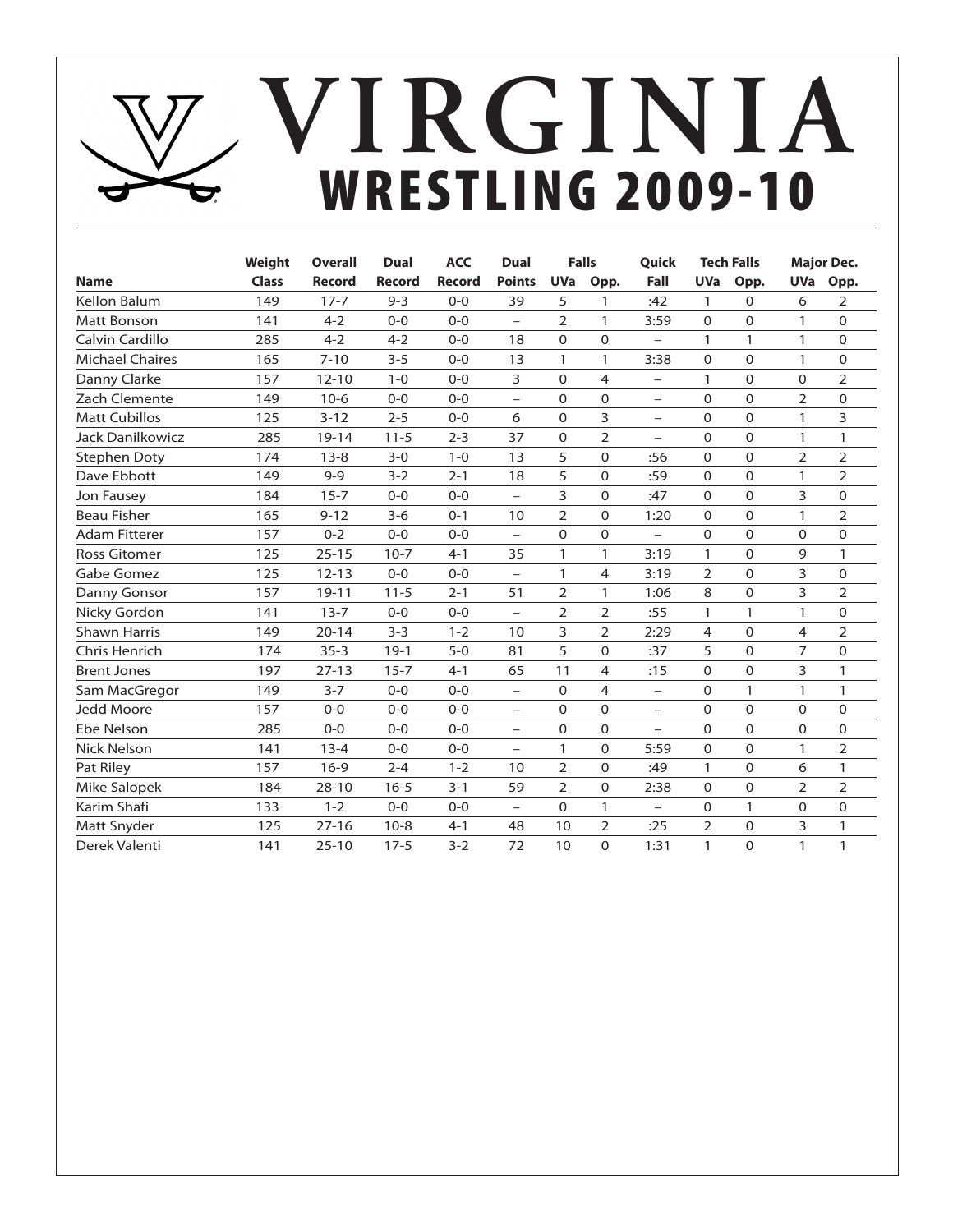# WRESTLING 2009-10 **Virginia**

## **2009-10 TEAM RESULTS**

### **ACC CHAMPIONS; Dual Record: 16-6, ACC Record: 3-2**

| <b>DATE</b>    | <b>OPPONENT</b>                                    | <b>RESULT</b> |
|----------------|----------------------------------------------------|---------------|
| Nov. 7         |                                                    |               |
|                |                                                    |               |
| <b>Nov. 15</b> |                                                    |               |
|                |                                                    |               |
|                |                                                    |               |
| <b>Nov. 28</b> | vs. No. 10 Central Michigan <sup>2</sup> L, 12-25  |               |
|                |                                                    |               |
|                |                                                    |               |
| Dec. 29-30     | at Southern Scuffle <sup>3</sup> 5th, 96.5 pts     |               |
| Jan. 8         |                                                    |               |
|                |                                                    |               |
| Jan. 9         | vs. No. 23 Old Dominion <sup>4</sup> W, 21-15      |               |
|                | vs. No. 24 Virginia Tech <sup>4</sup> L, 18-21     |               |
|                |                                                    |               |
| Jan. 14        |                                                    |               |
| Jan. 17        |                                                    |               |
| Jan. 22        |                                                    |               |
| Jan. 23        |                                                    |               |
| Jan. 29        |                                                    |               |
| Jan. 30        |                                                    |               |
| Feb. 12        |                                                    |               |
| Feb. 13        |                                                    |               |
| Feb. 20        |                                                    |               |
| March 6        | at ACC Championships <sup>5</sup> 1st/85 points    |               |
| March 19-21    | at NCAA Championships <sup>6</sup> 15th, 34 points |               |
|                |                                                    |               |

### 1 ACC Challenge, Chapel Hill, N.C.

<sup>3</sup>Greensboro, N.C.

- 4 Hampton, Va.
- 5 Raleigh, N.C.
- 6 Omaha, Neb.

\* denotes ACC dual matches

## **2009-10 INDIVIDUAL RESULTS**

|    | <b>KELLON BALUM - 149 (17-7)</b>      |                        |                                |
|----|---------------------------------------|------------------------|--------------------------------|
|    | <b>W/L Opponents (School)</b>         | Result                 | <b>Event/Date</b>              |
| W  | Dalton Harper (Anderson)              | TF, 16-0               | Anderson (11/7)                |
| W  | Nick Rex (Campbell)                   | MD, 15-4               | Campbell (11/7)                |
| W  | Dean Pavlou (UTC)                     | MD, 11-1               | Hokie Open (11/8)              |
| W  | Cam Watkins (Old Dominion)            | Dec., 2-1              |                                |
| W  | Alex Medved (Gardner-Webb)            | Dec., 8-1              | Gardner-Webb (11/15)           |
| L  | No. 4 Kyle Borshoff (American)        | Dec., 2-3              | American (11/15)               |
| W  | Zach Moran (Sacred Heart)             | Fall, 1:55             | NE Duals (11/28)               |
| L  | No. 18 Tony D'Alie (Central Michigan) | MD, 4-12               | NE Duals (11/28)               |
| W  | Tyler Banks (Hofstra)                 | MD, 9-1                | NE Duals (11/28)               |
| W  | James English (Penn State)            | Dec., 5-3              | Nittany Lion Open - 7th (12/6) |
| W  | Nick Standish (Columbia)              | Dec., 6-3              |                                |
| L  | Joe Napoli (Lehigh)                   | Fall, 2:52             |                                |
| W  | Joseph McAuley (Bloomsburg)           | Fall, 2:01             |                                |
| L  | Donald Vinson (Binghamton)            | Dec., 1-3              |                                |
| W  | Shawn Harris (Virginia)               | Fall, :42              |                                |
| W  | Calvin Miller (Cal State Bakersfield) | Fall, 3:03             | Southern Scuffle (12/30)       |
| W  | Taylor Knapp (Virginia Tech)          | MD, 12-3               |                                |
| L. | Frank Gayeski (Liberty)               | MD, 3-14               |                                |
| L  | Bobby Ward (NC State)                 | Dec., 7-8              |                                |
| W  | Mark Boyer (Michigan)                 | $\overline{MD}$ , 13-3 | Michigan/Va. Duals (1/8)       |
| L. | No. 4 Kyle Terry (Oklahoma)           | Dec., 1-3              | Oklahoma/Va. Duals (1/8)       |
| W  | Brian Stephens (Virginia Tech)        | Dec., 9-8              | Va. Tech/Va. Duals (1/9)       |
| W  | Savva Kostis (Appalachian State)      | MD, 11-3               | Appalachian State (1/14)       |
| W  | Troy Hernandez (Penn)                 | Fall, 4:43             | Penn (1/17)                    |
|    |                                       |                        |                                |
|    | <b>MATT BONSON - 141 (4-2)</b>        |                        |                                |
|    | <b>W/L Opponents (School)</b>         | <b>Result</b>          | <b>Event/Date</b>              |
| L. | Ben Johnson (UTC)                     | Dec., 5-7              | Hokie Open (11/8)              |
| W  | Seth Hicks (Liberty)                  | MD, 17-6               |                                |
| W  | David Yost (VMI)                      | Dec., 4-2              |                                |
| W  | Cameron Hurd (Virginia Tech)          | Fall, 6:28             |                                |
| W  | Dale DeBacco (Newberry)               | Fall, 3:59             |                                |
| L  | Nick Murray (Virginia Tech)           | Fall, :48              |                                |
|    | <b>CALVIN CARDILLO - 285 (4-2)</b>    |                        |                                |
|    | <b>W/L Opponents (School)</b>         | Result                 | <b>Event/Date</b>              |
| W  | Chase Duke (Anderson)                 | MD, 8-0                | Anderson (11/7)                |
| W  | Conor Sweeney (Bucknell)              | TF, 16-1               | Bucknell (11/15)               |
| W  | Forfeit (Gardner-Webb)                | Forfeit                | Gardner-Webb (11/15)           |
| L  | Mingo Grant (American)                | Dec., 4-6              | American (11/15)               |
| W  | Paul Schweighardt (Sacred Heart)      | Dec., 4-0              | NE Duals (11/28)               |
| L. | No. 9 Jarod Trice (Central Michigan)  | TF, 8-23               | NE Duals (11/28)               |
|    | MICHAEL CHAIRES - 165 (7-10)          |                        |                                |
|    | <b>W/L Opponents (School)</b>         | Result                 | <b>Event/Date</b>              |
| W  | Chris Mazzatta (Campbell)             | Dec., 8-3              | Campbell (11/7)                |
| L  | No. 6 Andy Rendos (Bucknell)          | Dec., 4-10             | Bucknell (11/15)               |
| W  | David Pelsang (Gardner-Webb)          | Fall, 3:38             | Gardner-Webb (11/15)           |
| W  | Tanner Shaffer (American)             | MD, 13-2               | American (11/15)               |
| L  | PJ Gillespie (Hofstra)                | SV2, 1-5               | NE Duals (11/28)               |
| L  | Robby Neill (Navy)                    | Dec., 2-4              | Nittany Lion Open (12/6)       |
| W  | Steve Wilson (Ohio)                   | Dec., 6-1              | Southern Scuffle (12/30)       |
| L  | No. 11 Chris Brown (Old Dominion)     | Dec., 0-2              |                                |
| W  | Andrew Lowy (Princeton)               | Dec., 6-5              |                                |
| L  | Tom Timothy (Penn)                    | Dec., 2-8              |                                |
| L  | Aaron Hynes (Michigan)                | Dec., 3-4              | Michigan/Va. Duals (1/8)       |
| Г  | No. 15 Chris Brown (Old Dominion)     | Dec., 1-6              | ODU/Va. Duals (1/9)            |
| L  | Matt Epperly (Virginia Tech)          | Fall, 6:20             | Va. Tech/Va. Duals (1/9)       |
| W  | Johnny Merryman (Tiffin)              | Dec., 6-3              | Edinboro Open - 4th (2/13)     |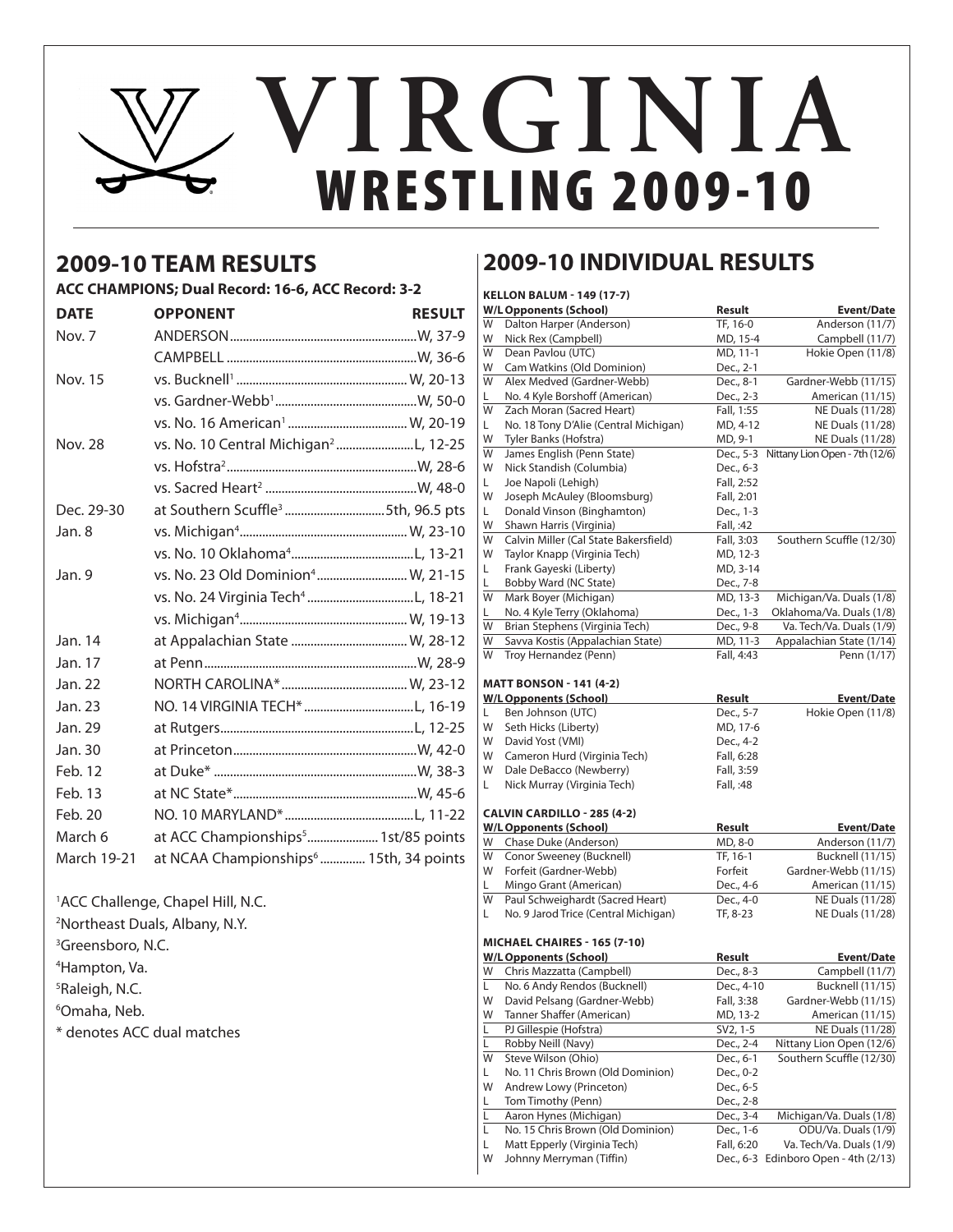| W  | Kenny Betts (Buffalo)                  | Dec., 7-1     |                                       |
|----|----------------------------------------|---------------|---------------------------------------|
| L  | Phil Sorrentino (Pittsburgh)           | Dec., 1-2     |                                       |
| W  | Kyle Lang (Unattached)                 | Med. For.     |                                       |
|    |                                        |               |                                       |
|    | <b>DANNY CLARKE - 157 (12-10)</b>      |               |                                       |
|    | <b>W/L Opponents (School)</b>          | Result        | Event/Date                            |
| W  | Nick Waldrop (Campbellsville)          | Dec., 5-4     | Hokie Open (11/8)                     |
| L. | William Powell (Appalachian State)     | Dec., 4-6     |                                       |
| L  | Taylor Knapp (Virginia Tech)           | Fall, 6:45    |                                       |
| W  | Curran Digney (Nassau)                 | Dec., 6-0     | ESU Open (11/21)                      |
| L. | Bubba Jenkins (Penn State)             | Dec., 3-9     |                                       |
| L. | Dan Dicolo (TCNJ)                      | SV, 1-3       |                                       |
| W  | Seth Creasy (Lock Haven)               |               | Dec., 5-1 Mat Town Open - 4th (11/28) |
| W  | Dan Rivera (Old Dominion)              | Dec., 2-1     |                                       |
| L. | David Taylor (Penn State)              | Fall, 2:14    |                                       |
| W  | Seth Creasy (Lock Haven)               | Dec., 3-2     |                                       |
| L. | Ramon Santiago (Rider)                 | Fall, 2:54    |                                       |
| W  | Phil Khozein (Michigan State)          | Dec., 8-1     | Nittany Lion Open (12/6)              |
| W  | Chad Miller (Pitt-Johnstown)           | TF, 17-1      |                                       |
| L. | No. 17 Patrick Wright (Missouri)       | Dec., 1-3     |                                       |
| W  | Keith Ryan (Pitt-Johnstown)            | Dec., 7-3     |                                       |
| L. | Corey Lear (Bucknell)                  | Fall, 4:53    |                                       |
| L. | Bryce Busler (Bloomsburg)              | MD, 2-11      | Southern Scuffle (12/30)              |
| W  | Dan Rivera (Old Dominion)              | Dec., 2-1     |                                       |
| W  | Aaron Keeton (George Mason)            | Dec., 2-0     |                                       |
| W  | Andrew Balch (Cal State Bakersfield)   | Dec., 4-3     |                                       |
| L. | Clay Tucker (Ohio)                     | MD, 1-9       |                                       |
| W  |                                        |               |                                       |
|    | Mark Boyer (Michigan)                  | Dec., 7-3     | Michigan/Va. Duals (1/9)              |
|    | ZACH CLEMENTE - 149 (10-6)             |               |                                       |
|    | <b>W/L Opponents (School)</b>          | <b>Result</b> | Event/Date                            |
| W  | Tommy Sasfy (Kent State)               | Dec., 10-3    | Hokie Open - 3rd (11/8)               |
| W  | Chad Lowman (Old Dominion)             | Dec., 6-1     |                                       |
| W  | Kellon Balum (Virginia)                | Def.          |                                       |
|    |                                        |               |                                       |
| L. | No. 14 Nick Stabile (North Carolina)   | Dec., 2-7     |                                       |
| W  | Matt Rosen (Virginia Tech)             | Dec., 7-5     |                                       |
| W  | Kyle Rosser (Lehigh)                   | Dec., 9-4     | Bearcat Open (11/15)                  |
| W  | Colin Dailey (Cornell)                 | Dec., 3-1     |                                       |
| L. | Steven Santos (Columbia)               | Dec., 3-4     |                                       |
| W  | Troy Hernandez (Penn)                  | MD, 12-3      |                                       |
| L  | Matt Mariacher (American)              | Dec., 5-10    |                                       |
| W  | Luke Walker (Millersville)             | MD, 15-5      | ESU Open (11/21)                      |
| L. | Kevin McElhaney (Millersville)         | Dec., 6-8     |                                       |
| W  | John Lester (Millersville)             | Dec., 3-2     |                                       |
| L. | Nicky Gordon (Virginia)                | Dec., 2-3     | Edinboro Open (2/13)                  |
| W  | Chris Vicente (Unattached)             | Dec., 8-3     |                                       |
| L  | Ethan Swope (Gannon)                   | Dec., 7-8     |                                       |
|    |                                        |               |                                       |
|    | <b>MATT CUBILLOS - 125 (3-12)</b>      |               |                                       |
|    | <b>W/L Opponents (School)</b>          | <b>Result</b> | <b>Event/Date</b>                     |
| L  | Christopher Francis (Anderson)         | Fall, :35     | Anderson (11/7)                       |
| L  | Richie Apolinar (Campbell)             | Dec., 6-9     | Campbell (11/7)                       |
| L  | No. 13 David Marble (Bucknell)         | MD, 1-9       | Bucknell (11/15)                      |
| W  | Brett Kostern (Gardner-Webb)           | Dec., 10-5    | Gardner-Webb (11/15)                  |
| L  | Mike Doria (Nassau)                    | Dec., 1-3     | ESU Open (11/21)                      |
| L  | Tom Reynolds (Penn State)              | Dec., 2-3     |                                       |
| W  | <b>Anthony Ricco (Sacred Heart)</b>    | Dec., 4-0     | NE Duals (11/28)                      |
| L  | No. 9 Scotti Sentes (Central Michigan) | Fall, 1:03    | NE Duals (11/28)                      |
| W  | John Hebert (Michigan State)           | MD, 11-1      | Nittany Lion Open (12/6)              |
| L  | Jeremiah Bddle (Bloomsburg)            | Fall, 4:40    |                                       |
| Г  | Jason Guffey (Bloomsburg)              | MD, 1-10      | Southern Scuffle (12/29)              |
| L  | Jared Anongos (Navy)                   | Dec., 1-5     |                                       |
| Г  | Zac Stevens (Michigan)                 | MD, 4-12      | Michigan/Va. Duals (1/8)              |
| L  | Justin LaValle (Old Dominion)          | Dec., 0-5     | ODU/Va. Duals (1/9)                   |
| Г  | Bryan Ortenzio (Penn)                  | Dec., 1-7     | Penn (1/17)                           |
|    |                                        |               |                                       |

|    | JACK DANILKOWICZ - 285 (19-14)       |                 |                          |
|----|--------------------------------------|-----------------|--------------------------|
|    | <b>W/L Opponents (School)</b>        | Result          | Event/Date               |
| W  | Khiry Reid (Campbell)                | Dec., 3-2       | Campbell (11/7)          |
| W  | Steven Butler (Newberry)             | Dec., 8-7       | Hokie Open (11/8)        |
| L  | Brendan Barlow (Kent State)          | Dec., 2-3       |                          |
| L  | Dustin Porter (Gardner-Webb)         | Dec., 2-5       |                          |
| W  | Paul Snyder (Hofstra)                | Dec., 5-2       | NE Duals (11/28)         |
| W  | Steve Andrus (Michigan State)        | Dec., 5-3       | Nittany Lion Open (12/6) |
| W  | Christopher Dempsey (Pitt-Johnstown) | Dec., 3-1       |                          |
| L  | Mark Ellis (Missouri)                | Fall, 4:00      |                          |
| L  | Brendan Herlihy (Penn State)         | Dec., 2-3       |                          |
| W  | Stephen Larson (Air Force)           | Dec., 8-3       | Southern Scuffle (12/30) |
| L. | No. 6 Nathan Everhart (Indiana)      | MD, 3-12        |                          |
| W  | Nathanael Lavalle (Boston U.)        | Dec., 5-2       |                          |
| L  | Peter Sturgeon (UNC Greensboro)      | Dec. 4-5        |                          |
| W  | Ben Apland (Michigan)                | Dec., 5-2       | Michigan/Va. Duals (1/8) |
| L  | No. 12 Nathan Fernandez (Oklahoma)   | Dec., 2-8       | Oklahoma/Va. Duals (1/8) |
| W  | Grant Chapman (Old Dominion)         | Dec., 9-3       | ODU/Va. Duals (1/9)      |
| W  | Forfeit (Virginia Tech)              | Forfeit         | Va. Tech/Va. Duals (1/9) |
| W  | Ben Apland (Michigan)                | Dec., 6-5       | Michigan/Va. Duals (1/9) |
| W  | Ken Altarac (Appalachian State)      | Dec., 4-2       | Appalachian State (1/14) |
| W  | Tyler Blakely (Penn)                 | Dec., 4-3       | Penn (1/17)              |
| L  | Ziad Haddad (North Carolina)         | Dec., 3-10      | North Carolina (1/22)    |
| W  | Tim Miller (Virginia Tech)           | Dec., 5-1       | Virginia Tech (1/23)     |
| L  | No. 10 DJ Russo (Rutgers)            | Dec., 3-7       | Rutgers (1/29)           |
| W  | Robert Grogan (Princeton)            | MD, 18-7        | Princeton (1/30)         |
| L  | Konrad Dudziak (Duke)                | Dec., 3-10      | Duke (2/12)              |
| W  | Eloheim Palma (NC State)             | Dec., 5-3       | <b>NC State (2/13)</b>   |
| L  | Patrick Gilmore (Maryland)           | Dec., 2-3 (TB2) | Maryland (2/20)          |
| L  | Konrad Dudziak (Duke)                | Dec., 0-4       | ACC Champs. - 3rd (3/6)  |
| W  | Patrick Gilmore (Maryland)           | Dec., 4-3       |                          |
| W  | Eloheim Palma (NC State)             | Dec., 3-2       |                          |
| L  | Tucker Lane (Nebraska)               | Dec., 1-2       | NCAA Champs. (3/18-19)   |
| W  | Odie Delaney (The Citadel)           | Dec., 5-3 (SV)  |                          |
| L  | No. 10 Dominick Russo (Rutgers)      | Fall, 6:18      |                          |
|    |                                      |                 |                          |
|    | <b>STEPHEN DOTY - 174 (13-8)</b>     |                 |                          |
|    | <b>W/L Opponents (School)</b>        | Result          | Event/Date               |
| L. | Mark Rogers (UTC)                    | Dec., 3-4       | Hokie Open (11/8)        |
| W  | Victor Hojilla (North Carolina)      | Dec., 10-3      |                          |
| W  | Nick Sasfy (Cumberland)              | Fall, 6:17      |                          |
| L  | Byron Sigmon (North Carolina)        | Dec., 1-3       |                          |
| W  | Dave Sweeney (Gardner-Webb)          | Fall, 2:28      | Gardner-Webb (11/15)     |
| W  | Aaron Asch (RPI)                     | Fall, 1:18      | ESU Open - 4th (11/21)   |
| L  | Austin Meys (Lehigh)                 | MD, 2-11        |                          |
| W  | Brendan Smith (RPI)                  | Fall, :56       |                          |
| W  | Daid Chirichello (Lehigh)            | MD, 10-1        |                          |
| W  | Jules Doliscar (Nassau)              | Dec., 5-1       |                          |
| W  | Chris Gandolfi (Nassau)              | Dec., 10-4      |                          |
| W  | Dan Daddino (Del Val)                | Med Def         |                          |
| L  | Ken Monarque (East Stroudsburg)      | TB, 1-2         |                          |
| W  | Daniel Jonhenry (Heidelberg)         | Dec., 5-2       | Nittany Lion Open (12/6) |
| L  | Ethan Headlee (Pitt)                 | Dec., 5-12      |                          |
| L  | Todd Porter (Missouri)               | Dec., 2-5       |                          |
| W  | Anthony Salerno (Princeton)          | Fall, 4:29      | Southern Scuffle (12/30) |
| L  | No. 1 Mack Lewnes (Cornell)          | MD, 3-12        |                          |
| L  | Voris Tejada (Duke)                  | Dec., 4-6       |                          |
| W  | Carter Downs (Appalachian State)     | Dec., 9-3       | Appalachian State (1/14) |
| W  | Colin Genthert (NC State)            | MD, 19-6        | <b>NC State (2/13)</b>   |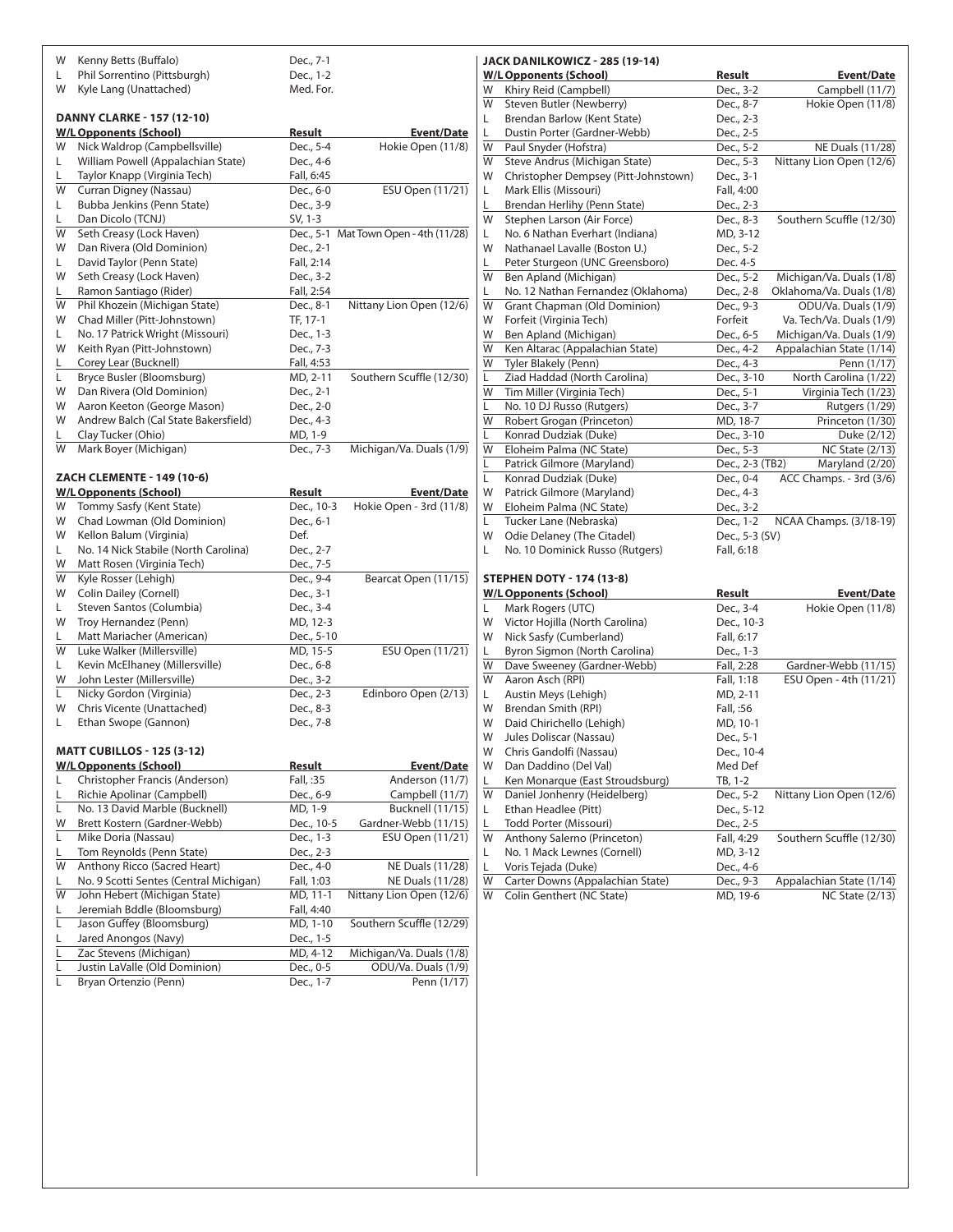|    | DAVE EBBOTT - 149 (9-9)                                           |                |                                           |
|----|-------------------------------------------------------------------|----------------|-------------------------------------------|
|    | <b>W/L Opponents (School)</b>                                     | <u>Result</u>  | <b>Event/Date</b>                         |
| W  | Justin Smith (Liberty)                                            | Fall, :59      | Hokie Open (11/8)                         |
| W  | Brandon Butcher (George Mason)                                    | Dec., 4-1      |                                           |
| L. | Brian Stephens (Virginia Tech)                                    | MD, 5-14       |                                           |
| L. | Tommy Sasfy (Kent State)                                          | Dec., 3-9      |                                           |
| W  | Stephen Perez (SUNY Cortland)                                     | Dec., 11-6     | ESU Open (11/21)                          |
| L. | James English (Penn State)                                        | Dec., 3-8      |                                           |
| L. | Christopher Smith (Bloomsburg)                                    | Dec., 1-8      |                                           |
| W  | Bryan Smith (Clarion)                                             | MD, 10-2       | Mat Town Open (11/28)                     |
|    |                                                                   |                |                                           |
| L. | Chad Lowman (Old Dominion)                                        | Dec., 4-7      |                                           |
| L  | Rollie Peterkin (Penn)                                            |                | Dec., 3-7 Shorty Hitchcock Cl. (1/17)     |
| W  | Greg Colbridge (Thaddeus Stevens)                                 | Fall, 4:41     |                                           |
| W  | Dane Stevens (Lehigh)                                             | Dec., 4-3      |                                           |
| L. | Paul Hancock (Army)                                               | Dec., 3-9      |                                           |
| L  | Brian Stephens (Virginia Tech)                                    | MD, 6-15       | Virginia Tech (1/23)                      |
| L  | David Greenwald (Rutgers)                                         | MD, 1-10       | <b>Rutgers (1/29)</b>                     |
| W  | Daniel Kolodzik (Princeton)                                       | Fall, 5:35     | Princeton (1/30)                          |
| W  | Brent Jorge (Duke)                                                | Fall, 3:54     | Duke (2/12)                               |
| W  | Greyson Mills (NC State)                                          | Fall, 1:38     | <b>NC State (2/13)</b>                    |
|    | <b>JON FAUSEY - 184 (15-7)</b>                                    |                |                                           |
|    | <b>W/L Opponents (School)</b>                                     | Result         | <b>Event/Date</b>                         |
| W  | Dan Kennedy (Boston)                                              | Dec., 7-2      | Bearcat Open - 6th (11/15)                |
| W  | Michael Moore (Cornell)                                           | Dec., 2-1      |                                           |
|    |                                                                   |                |                                           |
| L. | No. 11 Louis Caputo (Harvard)                                     | Dec., 0-4      |                                           |
| W  | Kurt Brendel (Princeton)                                          | Fall, 4:20     |                                           |
| W  | Colin Wittmeyer (Army)                                            | Dec., 8-3      |                                           |
| W  | Harrison Cook (Penn)                                              | Fall, 2:50     | Nittany Lion Open (12/6)                  |
| W  | Matt Demichiel (Navy)                                             | Dec., 3-1      |                                           |
| L. | Quentin Wright (Penn State)                                       | Dec., 3-5      |                                           |
| W  | Corbin Boone (Cleveland State)                                    | Fall, :47      |                                           |
| L. | Edward Ruth (Penn State)                                          | Dec., 2-4      |                                           |
| L  | Tommy Spellman (Virginia Tech)                                    | Dec., 1-3      | Southern Scuffle - 8th (12/30)            |
| W  | Joe Budi (Old Dominion)                                           | Dec., 7-5      |                                           |
| W  | Kelby Smith (The Citadel)                                         | MD, 15-4       |                                           |
| W  |                                                                   |                |                                           |
|    | Hunter Montoya (Michigan)                                         | MD, 16-7       |                                           |
| W  | Patrick Bradshaw (Edinboro)                                       | Dec., 4-2      |                                           |
| L. | Tommy Spellman (Virginia Tech)                                    | Dec., 0-4      |                                           |
| L. | Eric Cameron (Indiana)                                            | Dec., 3-5      |                                           |
| W  | Jake Bachman (Lock Haven)                                         |                | MD, 9-1 Shorty Hitchcock Cl. - 3rd (1/17) |
| W  | Anthony Lupi (Nassau CC)                                          | MD, 17-5       |                                           |
| L. | Ed Ruth (Penn State)                                              | Dec., 2-7      |                                           |
| W  | Kadeem Samuels (Lehigh)                                           |                |                                           |
| W  | Kevin Bailey (Lehigh)                                             |                |                                           |
|    | <b>BEAU FISHER - 165 (9-12)</b>                                   |                |                                           |
|    | <b>W/L Opponents (School)</b>                                     | Result         | <b>Event/Date</b>                         |
|    | W Jordan Lide (Anderson)                                          | Dec., 7-2      | Anderson (11/7)                           |
| W  | Lenny Michel (Nassau)                                             | Fall, 1:45     | ESU Open (11/21)                          |
|    |                                                                   |                |                                           |
| L  | Jake Kemerer (Penn State)                                         | MD, 3-13       |                                           |
| W  | Mike Martino (Del Val)                                            | Fall, 1:20     |                                           |
| W  | Andrik Cruz (Maryland)                                            | Dec., 4-2      |                                           |
| L. | Thad Frick (East Stroudsburg)                                     | Dec., 2-3      |                                           |
| W  | Jonathon Rizzitello (Sacred Heart)                                | MD, 12-4       | NE Duals (11/28)                          |
| L  | Tyler Grayson (Central Michigan)                                  | MD, 3-11       | <b>NE Duals (11/28)</b>                   |
| L  | Eric Gobin (Army)                                                 | Dec., 3-7      | Southern Scuffle (12/30)                  |
| W  | Kyle Czarnecki (Boston U.)                                        | Dec., 8-3      |                                           |
| L  | Ben Wales (Duke)                                                  | Dec., 2-3      |                                           |
| L  | No. 16 Tyler Caldwell (Oklahoma)                                  | Dec., 1-4      | Oklahoma/Va. Duals (1/8)                  |
|    |                                                                   |                |                                           |
| L  | Aaron Hynes (Michigan)                                            | Dec., 0-4      | Michigan/Va. Duals (1/9)                  |
| L  | Kyle Blevins (Appalachian State)                                  | Dec., 1-2      | Appalachian State (1/14)                  |
| L  | Tom Timothy (Penn)                                                | Dec., 4-5      | Penn (1/17)                               |
| W  | Andrew Lowy (Princeton)                                           | Dec., 14-7     | Princeton (1/30)                          |
| L  | No. 14 Josh Asper (Maryland)                                      | Dec., 5-12     | Maryland (2/20)                           |
| W  | Ray Ward (NC State)                                               | Dec., 3-1      | ACC Champs. - 4th (3/6)                   |
| L  | No. 14 Josh Asper (Maryland)                                      | Dec., 6-12     |                                           |
| W  | Ben Wales (Duke)                                                  | Dec., 5-3 (TB) |                                           |
| L  | Kyle Kiss (North Carolina)                                        | Dec., 5-8      |                                           |
|    |                                                                   |                |                                           |
|    | <b>ADAM FITTERER - 157 (0-2)</b><br><b>W/L Opponents (School)</b> | <u>Result</u>  | <u>Event/Date</u>                         |
| L  | Kelly Felix (UTC)                                                 | Dec., 5-6      | Hokie Open (11/8)                         |
| L  | Jimmy Kaden (George Mason)                                        | Dec., 0-6      |                                           |
|    |                                                                   |                |                                           |
|    |                                                                   |                |                                           |

|    | ROSS GITOMER - 125/133 (25-15)        |                |                                            |
|----|---------------------------------------|----------------|--------------------------------------------|
|    | <b>W/L Opponents (School)</b>         | <u>Result</u>  | Event/Date                                 |
| W  | Marc Rocha (Gardner-Webb)             | MD, 18-6       | Gardner-Webb (11/15)                       |
| L. | Thomas Williams (American)*           | Dec., 1-6      | American (11/15)                           |
| W  | Peter Mosher (Gannon)                 | MD, 24-10      | ESU Open - 1st (11/21)                     |
| W  | Silas Murray (Nassau)                 | MD, 14-4       |                                            |
| W  | Sean Walton (Buffalo)                 | Dec., 10-6     |                                            |
| W  | Ricardo Gomez (Nassau)                | MD, 11-3       |                                            |
| L  | Matt Steintrager (Central Michigan)   | Dec., 3-5      | NE Duals (11/28)                           |
| W  | Jeff Rotella (Hofstra)*               | Dec., 6-5      | NE Duals (11/28)                           |
| W  | Justin Rivera (Gannon)                | Fall, 3:19     | Nittany Lion Open - 4th (12/6)             |
| W  | Silas Murray (Nassau)                 | Dec., 8-2      |                                            |
| W  |                                       |                |                                            |
|    | Tyler Sim (The Citadel)               | Dec., 5-4      |                                            |
| L  | No. 9 Jarrod Garnett (Virginia Tech)  | Dec., 2-3      |                                            |
| L. | Brad Wisdom (Missouri)                | Dec., 1-2      |                                            |
| W  | Steve Mitcheff (Kent State)           |                | Dec., 3-1 Southern Scuffle - 6th (12/30)   |
| W  | Eric Chandler (UNC Greensboro)        | MD, 10-2       |                                            |
| W  | No. 5 Eric Morrill (Edinboro)         | Dec., 3-2      |                                            |
| L  | No. 1 Troy Nickerson (Cornell)        | Dec., 0-7      |                                            |
| L  | Frank Lomas (Cal State Bakersfield)   | Dec., 4-8      |                                            |
| L  | No. 5 Eric Morrill (Edinboro)         | SV2, 1-3       |                                            |
| W  | Sean Boyle (Michigan)                 | Dec., 4-2      | Michigan/Va. Duals (1/8)                   |
| L  | No. 13 Jarrod Patterson (Oklahoma)    | Dec., 1-2      | Oklahoma/Va. Duals (1/8)                   |
| L  | No. 16 Jarrod Garnett (Virginia Tech) | Dec., 1-2      | Va. Tech/Va. Duals (1/9)                   |
| L  | Zac Stevens (Michigan)*               | MD, 5-15       | Michigan/Va. Duals (1/9)                   |
| W  | Brett Boston (Appalachian State)      | MD, 18-8       | Appalachian State (1/14)                   |
| W  | Mark Rappo (Penn)                     | Dec, 6-5       | Penn (1/17)                                |
| W  | Brian Bokoski (North Carolina)        | MD, 16-5       | North Carolina (1/22)                      |
| L  | No. 15 Jarrod Garnett (Virginia Tech) | Dec., 1-2      | Virginia Tech (1/23)                       |
| L  | Joseph Langel (Rutgers)               | Dec., 4-8      | Rutgers (1/29)                             |
| W  | Garrett Frey (Princeton)              | Dec., 7-6      | Princeton (1/30                            |
| W  | Peter Terrezza (Duke)                 | Dec., 4-3      | Duke (2/12)                                |
| W  | Mike Moreno (NC State)                | TF, 23-6       | <b>NC State (2/13)</b>                     |
| W  |                                       |                |                                            |
|    | James Knox (Maryland)                 | Dec., 3-2      | Maryland (2/20)                            |
| W  | Brian Bokoski (North Carolina)        | MD, 19-6       | ACC Champs. - 2nd (3/6)                    |
| W  | James Knox (Maryland)                 | Dec., 5-3      |                                            |
| L. | No. 14 Jarrod Garnett (Virginia Tech) | Dec., 1-4      |                                            |
| L  | No. 4 Anthony Robles (Arizona State)  | Fall, 2:59     | NCAA Champs. (3/18-19)                     |
| W  | Eric Morrill (Edinboro)               | Dec., 3-1 (SV) |                                            |
| W  | Jonathan Childress (Liberty)          | MD, 11-1       |                                            |
| W  | Joseph Langel (Rutgers)               | Dec., 3-2      |                                            |
| L  | No. 2 Troy Nickerson (Cornell)        | Dec., 0-4      |                                            |
|    | *133 pounds                           |                |                                            |
|    |                                       |                |                                            |
|    | GABE GOMEZ - 125 (12-13)              |                |                                            |
|    | <b>W/L Opponents (School)</b>         | Result         | Event/Date                                 |
| W  | Jonathan Cronin (Newberry)            | Dec., 8-3      | Hokie Open (11/8)                          |
| L  | Demetrius Johnson (UTC)               | Dec., 1-5      |                                            |
| L. | Matt Zarth (Davidson)                 | Dec., 4-10     |                                            |
| L  | Anthony Comunale (Unattached)         | Dec., 0-6      | Bearcat Open (11/15)                       |
| W  | Andrew Hirai (Princeton)              | MD, 14-3       |                                            |
| W  | Joseph Sterr (Army)                   | TF, 15-0       |                                            |
| W  | Tim Trivisonno (Rider)                | MD, 13-3       |                                            |
|    |                                       |                |                                            |
| L  | Kyle Gilchrist (Columbia)             | Dec., 3-10     |                                            |
| L  | Charlie Frankel (Delaware Valley)     | Dec., 2-3      | <b>ESU Open (11/21)</b>                    |
| W  | Hugh Nawn (Nassau)                    | Dec., 5-2      |                                            |
| L  | Jonathan Murray (Nassau)              | Dec., 2-8      |                                            |
| L  | Mark Rappo (Penn)                     | Fall, 4:34     | Nittany Lion Open (12/6)                   |
| W  | Dan Riggi (Binghamton)                | Dec., 7-2      |                                            |
| L  | No. 3 Zach Sanders (Minnesota)        | Fall, 2:27     | Southern Scuffle (12/30)                   |
| W  | Giazzi Segarra (The Citadel)          | Dec., 5-2      |                                            |
| W  | Joel Stafford (Liberty)               | Dec., 11-7     |                                            |
| L. | Frank Lomas (Cal State Bakersfield)   | Fall, 2:55     |                                            |
| L  | Nick Hyatt (Lock Haven)               |                | Fall, 5:20 Shorty Hitchcock Classic (1/17) |
| W  | Francisco Munoz (Bergen County Coll.) | TF, 15-0       |                                            |
| W  | Kellen Aura (Lehigh)                  | Dec., 3-1      |                                            |
| L  | George Ester (Lock Haven)             | Dec., 5-9      |                                            |
| L  | Sean Walton (Buffalo)                 | MD, 0-9        | Edinboro Open (2/13)                       |
| W  | Justin Rivera (Gannon)                | Fall, 3:19     |                                            |
| W  | Eric Cascher (Penn State)             | Dec., 8-3      |                                            |
| L  | Michael Bunn (Edinboro)               | Dec., 4-5      |                                            |
|    |                                       |                |                                            |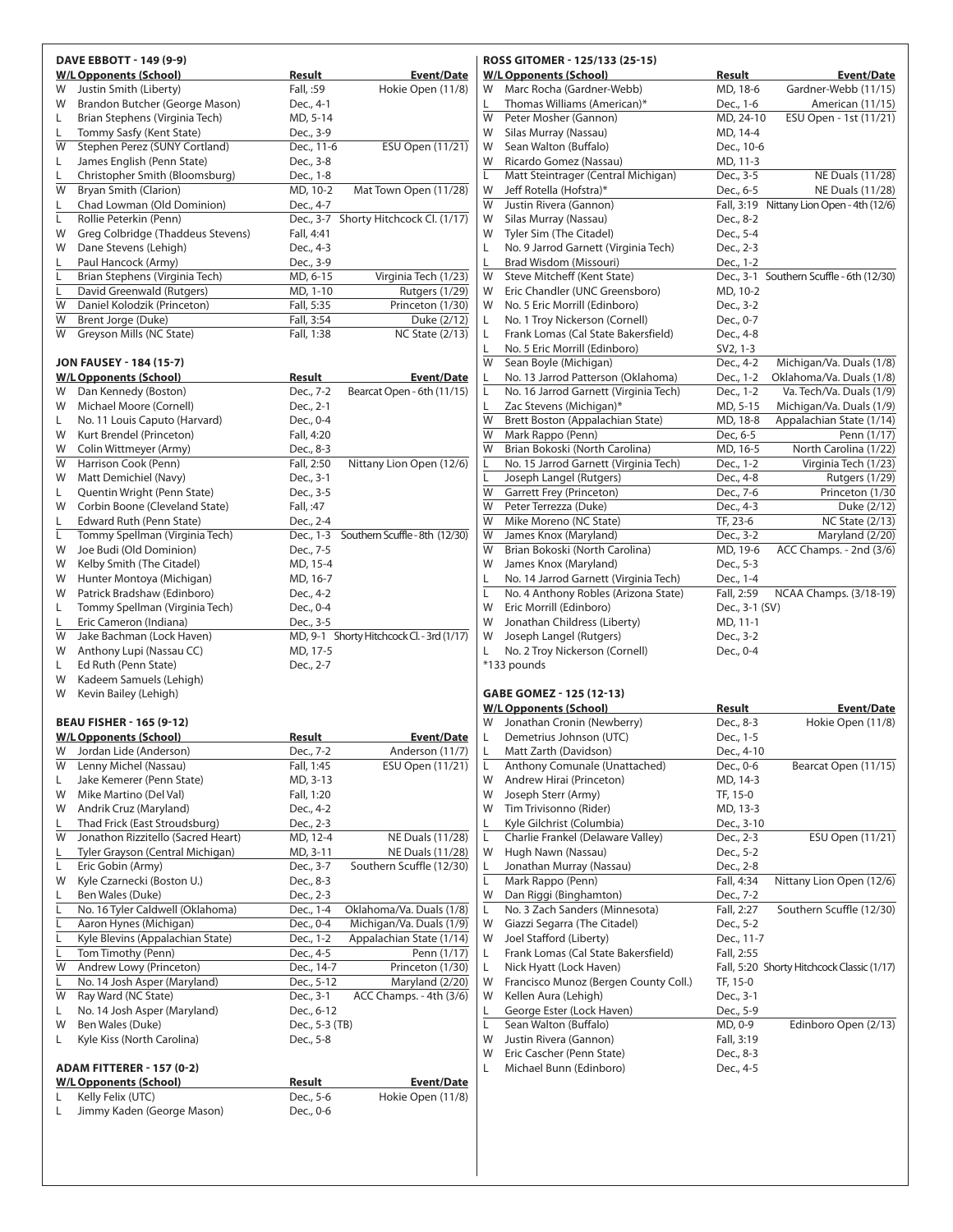|         | <b>DAN GONSOR - 157 (19-11)</b>      |                                                  |  |
|---------|--------------------------------------|--------------------------------------------------|--|
|         | <b>W/L Opponents (School)</b>        | Result<br><b>Event/Date</b>                      |  |
| W       | Jake Fose (Campbell)                 | TF, 16-0<br>Campbell (11/7)                      |  |
| W       | <b>Brantley Hooks (Bucknell)</b>     | Dec., 8-3<br><b>Bucknell (11/15)</b>             |  |
| L       | Steve Fittery (American)             | MD, 4-17<br>American (11/15)                     |  |
| W       | Donnie Corby (Central Michigan)      | Dec., 4-0<br><b>NE Duals (11/28)</b>             |  |
| W       | No. 8 Jonny Bonilla-Bowman (Hofstra) | TF, 15-0<br>NE Duals (11/28)                     |  |
| W       | Zack Mestro (Appalachian State)      | Southern Scuffle - 5th (12/30)<br>TF, 17-1       |  |
| L.      | Anthony Priore (Sacred Heart)        | Dec., 3-5                                        |  |
| W       | Danny Scotton (Princeton)            | TF, 16-0                                         |  |
| W       | John Greisheimer (Edinboro)          | TF, 17-0                                         |  |
| W       | Matt Dragon (Penn)                   | Inj. Def.                                        |  |
| W       | Mallie Shuster (Kent State)          | MD, 15-6                                         |  |
| L.      | No. 4 Matt Moley (Bloomsburg)        | Dec., 5-7                                        |  |
| W       | Clay Tucker (Ohio)                   | Fall, 1:19                                       |  |
| W       | Dave Johnson (Michigan)              | MD, 14-3<br>Michigan/Va. Duals (1/8)             |  |
| L.      | No. 11 Shane Vernon (Oklahoma)       | SV, 5-7<br>Oklahoma/Va. Duals (1/8)              |  |
| W       | Joey Sheridan (Old Dominion)         | ODU/Va. Duals (1/9)<br>TF, 16-1                  |  |
| L       | No. 7 Jesse Dong (Virginia Tech)     | Va. Tech/Va. Duals (1/9)<br>Dec., 1-7            |  |
| W       | Travis Puckett (Appalachian State)   | Appalachian State (1/14)<br>TF, 17-0             |  |
| W       | Forfeit (Penn)                       | Forfeit<br>Penn (1/17)                           |  |
| L       | Daryl Cocozzo (Rutgers)              | Fall, 4:39<br><b>Rutgers (1/29)</b>              |  |
| W       | Danny Scotton (Princeton)            | MD, 11-2<br>Princeton (1/30)                     |  |
| W       | Chris Piccolella (Duke)              | TF, 16-0<br>Duke (2/12)                          |  |
| W       | Brett Farina (NC State)              | <b>NC State (2/13)</b><br>Fall, 1:06             |  |
|         | Kyle John (Maryland)                 | Maryland (2/20)                                  |  |
| L.<br>L | No. 5 Jesse Dong (Virginia Tech)     | Dec., 3-9                                        |  |
| W       | Colton Palmer (NC State)             | ACC Champs. - 4th (3/6)<br>MD, 1-12<br>Dec., 8-5 |  |
|         |                                      |                                                  |  |
| L<br>W  | Thomas Scotton (North Carolina)      | Dec., 2-4 (SV)                                   |  |
|         | Tyson Reiner (Northern Iowa)         | NCAA Champs. (3/18-19)<br>Dec., 9-4              |  |
| L       | No. 4 Cyler Sanderson (Penn State)   | Dec., 2-4                                        |  |
| Г       | Kurt Kinser (Indiana)                | Dec., 0-6                                        |  |
|         | <b>NICKY GORDON - 141 (13-7)</b>     |                                                  |  |
|         | <b>W/L Opponents (School)</b>        | Result<br><b>Event/Date</b>                      |  |
| W       | Clay Cundiff (Cavalier WC)           | Fall, :55<br>Hokie Open (11/8)                   |  |
| W       | Drew Squires (Newberry)              | Fall, 1:33                                       |  |
| L.      | Danny Lopes (North Carolina)         | Dec., 4-9                                        |  |
| L.      | Jaaziah Bethea (George Mason)        | Dec., 8-9                                        |  |
| W       | Ariel Simchi (Yeshiva)               | Dec., 12-5<br>Bearcat Open (11/28)               |  |
| W       | Aron Neston (Rider)                  | Dec., 6-3                                        |  |
|         | No. 9 Kyle Dake (Cornell)            | TF, 0-18                                         |  |
| L.<br>W | Zach Bintiff (Princeton)             | MD, 15-7                                         |  |
| L       | Jaaziah Bethea (George Mason)        |                                                  |  |
|         |                                      | Fall, 4:15                                       |  |
| Г<br>W  | Adam Lynch (Penn State)              | Nittany Lion Open (12/6)<br>Dec., 4-11           |  |
| L       | Greg Colbridge (Thaddeus Stevens)    | Shorty Hitchcock Cl. (1/17)<br>TF, 23-8          |  |
|         | Rollie Peterkin (Penn)               | Fall, 2:24                                       |  |
| W       | Kyle Hussey (Rider)                  | Dec., 8-2                                        |  |
| W       | Brian Tanen (Lehigh)                 | Dec., 5-2                                        |  |
| L.      | Matt Mariacher (American)            | Dec., 1-7                                        |  |
| W       | Zach Clemente (Virginia)             | Dec., 3-2 Edinboro Open - 1st (2/13)             |  |
| W       | Josh Micek (Buffalo)                 | Dec., 6-4                                        |  |
| W       | Paul Hancock (Army)                  | Dec., 6-4                                        |  |
| W       | Mike Fee (Ohio State)                | Dec., 7-1                                        |  |
| W       | Kory Bissett (Edinboro)              | Dec., 6-5                                        |  |
|         |                                      |                                                  |  |
|         |                                      |                                                  |  |
|         |                                      |                                                  |  |
|         |                                      |                                                  |  |
|         |                                      |                                                  |  |
|         |                                      |                                                  |  |
|         |                                      |                                                  |  |
|         |                                      |                                                  |  |
|         |                                      |                                                  |  |
|         |                                      |                                                  |  |
|         |                                      |                                                  |  |
|         |                                      |                                                  |  |
|         |                                      |                                                  |  |
|         |                                      |                                                  |  |

#### **shawn harris - 149 (20-14) William Proponents (School) Result Event/Date** oey Montgomery (Liberty) Fall, 4:05 Hokie Open (11/8) yler St. Louis (North Carolina) Dec., 5-8 Zasey Gordon (Ohio) Dec., 6-3 lichie Dehnz (Appalachian State) MD, 13-1 W Kellon Balum (Virginia) Def. eth Morton (Ohio) L Kevin LeValley (Bucknell) Dec., 0-1 Bucknell (11/15)  $\sqrt{(11/21)}$  TF, 19-0 ESU Open  $(11/21)$ Fince Gualtieri (Tiffin) TF, 20-3 W Kyle Rosser (Lehigh) Fall, 6:36 W Travis Donnor (Nassau) TB, 2-1 yler Branham (TCNJ) Dec., 1-6 (ach Kell (Bucknell) TF, 18-2 Mat Town Open (11/28) had Lowman (Old Dominion) Fall, 2:29 Aatthew Mariacher (American) Dec., 2-3 an Heist (Pitt) Dec., 11-4 Nittany Lion Open - 8th (12/6) W Nick Standish (Columbia) MD, 14-5 Frandon Bucher (George Mason) Dec., 6-3 Irian Tanen (Lehigh) MD, 0-9 Ellon Balum (Virginia) Fall, :42 yan Medved (Gardner-Webb) Dec., 3-2 Southern Scuffle (12/30) ohn Nicholson (Old Dominion) Dec., 9-12 lestor Taffur (Boston U.) Fall, 5:41 ohn Nicholson (Old Dominion) Dec., 7-1 ODU/Va. Duals (1/9) Aike Sears (Michigan) MD, 18-4 Michigan/Va. Duals (1/9) lo. 6 Thomas Scotton (North Carolina)\* Dec., 5-4 North Carolina (1/22) lo. 4 Jesse Dong (Virginia Tech)\* Dec., 3-9 Virginia Tech (1/23) on Kohler (Maryland) **Dec., 6-10** Maryland (2/20) rent Jorge (Duke) MD, 11-2 ACC Champs. - 2nd (3/6) Io. 20 Bobby Ward (NC State) Dec., 7-2 Irian Stephens (Virginia Tech) Dec., 4-8 lo. 11 Desmond Green (Buffalo) Dec., 8-9 NCAA Champs. (3/18-19) Frandon Butcher (George Mason) MD, 8-0 L Nicholas Bertucci (Purdue) MD, 3-11 **chris henrich - 174 (35-3) W/LOpponents (School) Result Event/Date** W Trevor Sanford (Anderson) TF, 17-2 Anderson (11/7) eter Comis (Campbell) Fall, 2:00 Campbell (11/7) lo. 13 Shane Riccio (Bucknell) Dec., 10-9 (OT) Bucknell (11/15) homas Barreiro (American) Fall, :37 American (11/15) Aichael Hartman (Sacred Heart) TF, 19-3 NE Duals (11/28) lo. 14 Ben Bennett (Central Michigan) Dec., 3-1 NE Duals (11/28) lo. 11 Ryan Patrovich (Hofstra) Dec., 7-0 NE Duals (11/28) W Todd Porter (Missouri) MD, 12-0 Nittany Lion Open - 1st (12/6) Sody Reed (Binghamton) Fall, 4:55 onathan Weibel (Columbia) **Def.** lex Caruso (Lehigh) Dec., 4-2 lo. 15 Dorian Henderson (Missouri) Dec., 10-3 Fall, 2:06 Southern Scuffle - 2nd (12/30)<br>
Fall, 2:06 Southern Scuffle - 2nd (12/30) Original Cody Yohn (Minnesota) Dec., 6-3 acob Ison (Ohio) Dec., 8-2 lo. 10 Ryan Patrovich (Hofstra) Dec., 4-0 lo. 1 Mack Lewnes (Cornell) Dec., 1-6 ustin Zeerip (Michigan) Dec., 6-1 Michigan/Va. Duals (1/8) lo. 8 Jeff James (Oklahoma) MD, 11-1 Oklahoma/Va. Duals (1/8) ric Decker (Old Dominion) MD, 10-1 ODU/Va. Duals (1/9) W Forfeit (Virginia Tech) Forfeit Va. Tech/Va. Duals (1/9) ustin Zeerip (Michigan) **Dec., 3-1** Michigan/Va. Duals (1/9) cott Giffin (Penn) SV, 8-6 Penn (1/17) homas Ferguson (North Carolina) MD, 19-6 North Carolina (1/22) W Forfeit (Virginia Tech) Forfeit Virginia Tech (1/23) Daniel Rinaldi (Rutgers) Dec., 7-1 Rutgers (1/29) Aichael Erdman (Princeton) MD, 22-8 Princeton (1/30) Poris Tejada (Duke) Dec., 10-3 Duke (2/12) Quinton Godley (NC State) TF, 16-1 NC State (2/13) Bradley Nielson (Maryland) TF, 15-0 Maryland (2/20) W Taylor Knapp (Virginia Tech) Fall, 1:27 ACC Champs. - 1st (3/6) W Thomas Ferguson (North Carolina) MD, 21-5 W Dave Rella (Ohio State) MD, 8-0 NCAA Champs. - 3rd (3/18-20) W Byron Sigmon (UNC Greensboro) Dec., 9-3 W No. 6 Mike Benefiel (Oklahoma State) Dec., 5-4 L No. 2 Jay Borschel (Iowa) Dec., 9-10 W No. 7 Ben Bennett (Central Michigan) Dec., 5-3 (SV) W No. 4 Stephen Dwyer (Nebraska) MD, 10-1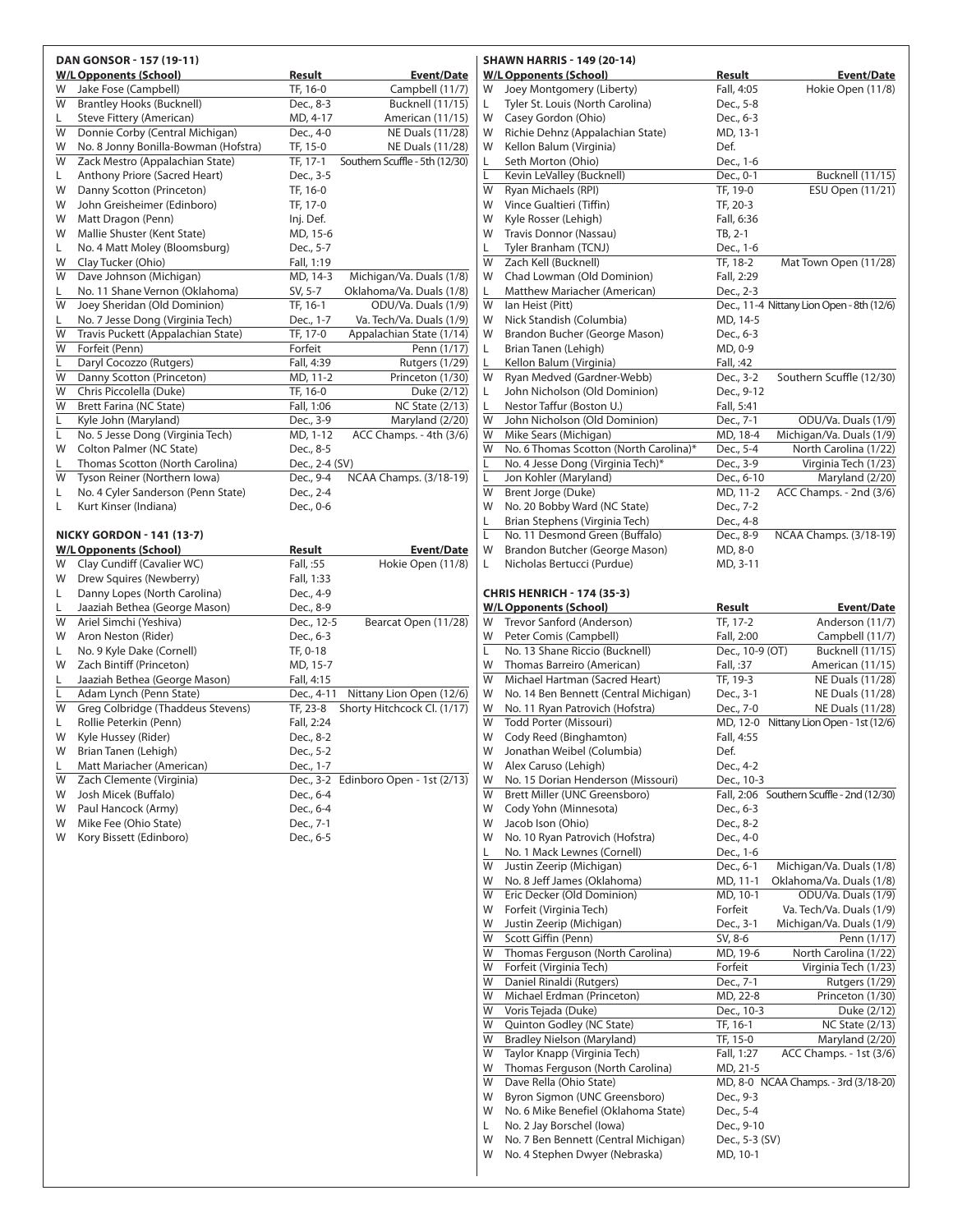|         | <b>BRENT JONES - 197 (27-13)</b>                                     |                                                                    |
|---------|----------------------------------------------------------------------|--------------------------------------------------------------------|
|         | <b>W/L Opponents (School)</b>                                        | Result<br><b>Event/Date</b>                                        |
| W       | Luis Audelo (Anderson)                                               | Fall, :29<br>Anderson (11/7)                                       |
| L.      | Parker Burns (Campbell)                                              | Dec., 5-9<br>Campbell (11/7)                                       |
| W       | Joe McMullan (Bucknell)                                              | Dec., 9-7<br>Bucknell (11/15)                                      |
| W<br>W  | Travis Porter (Gardner-Webb)<br>Kenneth Clessas (American)           | Gardner-Webb (11/15)<br>Fall, 6:56<br>MD, 12-2<br>American (11/15) |
| W       | Brandon Lapp (Sacred Heart)                                          | Fall, 3:37<br><b>NE Duals (11/28)</b>                              |
| W       | Eric Simaz (Central Michigan)                                        | NE Duals (11/28)<br>Dec., 9-7                                      |
| W       | Anthony Tortora (Hofstra)                                            | NE Duals (11/28)<br>Dec., 7-5                                      |
| W       | Brock Mantella (Boston U.)                                           | Dec., 8-6 Nittany Lion Open - 2nd (12/6)                           |
| W       | Christian Boley (Maryland)                                           | Dec., 8-3                                                          |
| W       | Brandon Palik (Drexel)                                               | Dec., 9-2                                                          |
| W       | No. 12 Brent Haynes (Missouri)                                       | Dec., 9-3                                                          |
| L.      | No. 3 Hudson Taylor (Maryland)                                       | Fall, 1:51                                                         |
| L       | Zach Bennett (North Carolina)                                        | Southern Scuffle (12/30)<br>Dec., 7-12                             |
| W       | Paul Glover (Appalachian State)                                      | Fall, 1:55                                                         |
| W       | Shawn Fendone (Edinboro)                                             | Fall, 1:41                                                         |
| L.<br>L | Sonny Yohn (Minnesota)<br>No. 9 Anthony Biondo (Michigan)            | Fall, 3:57<br>Michigan/Va. Duals (1/8)                             |
| W       | No. 3 Eric Lapotsky (Oklahoma)                                       | Dec., 4-7<br>Oklahoma/Va. Duals (1/8)<br>Fall, :15                 |
| L       | Jesse Strawn (Old Dominion)                                          | Fall, 4:17<br>ODU/Va. Duals (1/9)                                  |
| W       | Chris Penny (Virginia Tech)                                          | Dec., 8-2<br>Va. Tech/Va. Duals (1/9)                              |
| L       | No. 9 Anthony Biondo (Michigan)                                      | Michigan/Va. Duals (1/9)<br>Dec., 10-13                            |
| W       | Dylan Temple (Appalachian State)                                     | Dec., 8-4<br>Appalachian State (1/14)                              |
| Г       | Micah Burak (Penn)                                                   | Dec., 1-7<br>Penn (1/17)                                           |
| W       | No. 12 Dennis Drury (North Carolina)                                 | North Carolina (1/22)<br>Dec., 4-3                                 |
| W       | Chris Penny (Virginia Tech)                                          | Virginia Tech (1/23)<br>MD, 13-5                                   |
| Г       | Lamar Brown (Rutgers)                                                | SV2, 8-14<br><b>Rutgers (1/29)</b>                                 |
| W       | Charles Fox (Princeton)                                              | Fall, :52<br>Princeton (1/30)                                      |
| W       | John Barone (Duke)                                                   | SV, 12-10<br>Duke (2/12)                                           |
| W       | KaRonne Jones (NC State)                                             | Fall, 2:29<br><b>NC State (2/13)</b>                               |
| L       | No. 3 Hudson Taylor (Maryland)                                       | Maryland (2/20)<br>MD, 5-13                                        |
| W<br>L  | Christian McClean (NC State)<br>No. 18 Dennis Drury (North Carolina) | ACC Champs. - 3rd (3/6)<br>Fall, 6:44<br>Dec., 4-7                 |
| W       | Chris Penny (Virginia Tech)                                          | Dec., 8-3                                                          |
| W       | John Barone (Duke)                                                   | Dec., 12-9                                                         |
| L       | Trevor Brandvold (Wisconsin)                                         | NCAA Champs. (3/18-19)<br>Fall, 3:19                               |
| W       | Erik Schuth (Ohio)                                                   | Fall, 1:03                                                         |
| W       | Logan Brown (Purdue)                                                 | MD, 11-2                                                           |
| W       | Tyler Sorenson (South Dakota State)                                  | Fall, 0:30                                                         |
| L       | No. 8 Sonny Yohn (Minnesota)                                         | Dec., 2-4                                                          |
|         |                                                                      |                                                                    |
|         | <b>SAM MACGREGOR - 149 (2-5)</b><br><b>W/L Opponents (School)</b>    | Result<br><b>Event/Date</b>                                        |
| L       | Richie Dehnz (Appalachian State)                                     | Fall, 6:22<br>Hokie Open (11/8)                                    |
| L.      | Adam Watson (Old Dominion)                                           | Dec., 3-4                                                          |
| W       | Greg Colbrige (Thaddeus Stevens)                                     | ESU Open (11/21)<br>Dec., 13-7                                     |
| L       | Luke Speno (Edinboro)                                                | Fall, 3:29                                                         |
| W       | Peter Crawford (Liberty)                                             | Dec., 7-6<br>Mat Town Open (11/28)                                 |
| L       | Matthew Mariacher (American)                                         | TF, 1-16                                                           |
| L       | Brandon Pfahler (Lock Haven)                                         | Fall, 1:05                                                         |
| L       | Brandon Pfahler (Lock Haven)                                         | Shorty Hitchcock Cl. (1/17)<br>Fall, 2:57                          |
| W       | Jarrett Freeman (Penn State)                                         | MD, 8-0                                                            |
| L       | Shane Walsh (Lehigh)                                                 | MD, 0-14                                                           |
|         | <b>NICK NELSON - 141 (13-4)</b>                                      |                                                                    |
|         | <b>W/L Opponents (School)</b>                                        | <b>Result</b><br><b>Event/Date</b>                                 |
| W       | Owen Wilkinson (Lock Haven)                                          | Dec., 3-2 Mat Town Open - 3rd (11/28)                              |
| W       | Dan Osterman (Michigan State)                                        | Dec., 11-4 Nittany Lion Open - 7th (12/6)                          |
| W       | Dustin Haislip (Navy)                                                | Dec., 5-2                                                          |
| Г       | Zack Kemmerer (Penn)                                                 | Dec., 3-4                                                          |
| L.      | No. 8 Tyler Nauman (Pitt)                                            | Dec., 1-6                                                          |
| W       | Mark Weber (Michigan)                                                | Southern Scuffle - 3rd (12/30)<br>Dec., 7-1                        |
| W       | Mike Rappo (North Carolina)                                          | Dec., 4-2                                                          |
| L       | No. 5 Kyle Dake (Cornell)                                            | MD, 0-13                                                           |
| W       | Ivan Lopouchansk (UNC Greensboro)                                    | Dec., 6-0                                                          |
| W<br>W  | Zack Kemmerer (Penn)<br>Elijah Nacita (Cal State Bakersfield)        | Dec., 5-3<br>Dec., 5-1                                             |
| W       | Germane Lindsey (Ohio)                                               | Dec., 3-2                                                          |
| W       | Kyler Killian (Thaddeus Stevens)                                     | Dec., 8-2 Shorty Hitchock Cl. - 2nd (1/17)                         |
| W       | Michael Margherita (Lehigh)                                          | Fall, 5:59                                                         |
| W       | lan Desole (Bloomsburg)                                              | MD, 10-2                                                           |
| W       | Kodie Silvestn (Nassau CC)                                           | Dec., 9-2                                                          |
| Г       | Lou Ruggirello (Hofstra)                                             | MD, 0-11                                                           |
|         |                                                                      |                                                                    |

#### **pat riley - 157 (16-9) W/LOpponents (School) Result Event/Date** L Jonathan Jackson (Anderson) SV, 2-4 Anderson (11/7)<br>W Kwinten Brown (King) TF, 20-3 Hokie Open - 5th (11/8) W Kwinten Brown (King) TF, 20-3 Hokie Open - 5th (11/8) L No. 18 Thomas Scotton (North Carolina) Dec., 4-8 W Hayden Countryman (Virginia Tech) Dec., 7-3 W Dan Rivera (Old Dominion) Dec., 4-2 W Mike Long (VMI) Fall, :52 W Drew Leonard (Kent State) Fall, :49<br>
W Bond Davis (UTC) MD, 9-0 W Bond Davis (UTC) W Ross Tice (Kent State) Dec., 4-0 W Alex Medved (Gardner-Webb) MD, 8-0 Gardner-Webb (11/15) W Anthony Priore (Sacred Heart) Dec., 7-2 NE Duals (11/28) W Aaron Keeton (George Mason) MD, 10-1 Nittany Lion Open (12/6) L No. 4 Cyler Sanderson (Penn State) Dec., 4-5 W Ben Mandelbraut (Boston U.) MD, 10-0 W Myers Miller (Pitt-Johnstown) MD, 17-3 L James Vollrath (Penn State) SV, 4-6 W Joseph Bayer (Liberty) MD, 15-7 Southern Scuffle (12/30) W Travis Sheehy (UNC Greensboro) DQ W Rudy Chelednik (Army) TB2, 6-5 L No. 4 Matt Moley (Bloomsburg) MD, 4-12 Clay Tucker (Ohio) SV, 1-3<br>
Kyle Kiss (North Carolina) Dec., 1-3 L Kyle Kiss (North Carolina) Dec., 1-3 North Carolina (1/22) Matt Epperly (Virginia Tech) Dec., 2-5 Virginia Tech (1/23) Gregory Zannetti (Rutgers) Dec., 0-2 Rutgers (1/29) W Ben Wales (Duke) Dec., 8-3 Duke (2/12) **Mike salopek - 184 (28-10) W/LOpponents (School) Result Event/Date** W John Hamrick (Anderson) Dec., 6-0 Anderson (11/7) W Derek Tomasone (Campbell) MD, 17-7 Campbell (11/7) W Rob Waltko (Bucknell) Dec., 4-2 Bucknell (11/15) W Jonathon Velazquez (Gardner-Webb) Fall, 2:38 Gardner-Webb (11/15) W Forfeit (American) Forfeit American (11/15) W Forfeit (Sacred Heart) Forfeit NE Duals (11/28) L No. 1 Mike Miller (Central Michigan) Dec., 1-3 NE Duals (11/28) Ben Clymer (Hofstra) SV, 2-4 NE Duals (11/28) W Dallas Brown (Maryland) Dec., 9-6 Nittany Lion Open (12/6) W David Crowell (Penn State) Dec., 6-2 L No. 10 Josh Patterson (Binghamton) MD, 1-9 W Colin McDonald (Cornell) Dec., 10-3 L Matt Demichiel (Navy) Dec, 3-6 W Michael Larson (Cal State Bakersfield) Fall, 4:59 Southern Scuffle - 3rd (12/30) W No. 17 John Barone (Duke) Dec., 6-5 W Hunter Montoya (Michigan) Dec., 8-1 L No. 16 Steve Bosak (Cornell) Dec., 1-4 W Nick Tenpenny (North Carolina) SV, 7-5 W Eric Cameron (Indiana) Fall, 4:46 W Nick Purdue (Ohio) Dec., 4-1 W Tommy Spellman (Virginia Tech) Dec., 2-0 W Erich Smith (Michigan) Dec., 8-5 Michigan/Va. Duals (1/8) W Erich Schmidtke (Oklahoma) Dec., 3-1 Oklahoma/Va. Duals (1/8) W Joe Budi (Old Dominion) Dec., 7-3 ODU/Va. Duals (1/9) L Tommy Spellman (Virginia Tech) Dec., 1-2 Va. Tech/Va. Duals (1/9) W Hunter Collins (Michigan) Dec., 9-5 Michigan/Va. Duals (1/9) Austin Trotman (Appalachian State) Dec., 6-10 Appalachian State (1/14) W Harrison Cook (Penn) MD, 11-3 Penn (1/17) W Nick Tenpenny (North Carolina) Dec., 5-3 North Carolina (1/22) L No. 20 Tommy Spellman (Virginia Tech) Dec., 1-3 Virginia Tech (1/23) W Daniel Seidenberg (Rutgers) Dec., 6-3 Rutgers (1/29) W Kurt Brendel (Princeton) Dec., 8-2 Princeton (1/30) W Diego Bencomo (Duke) Dec., 10-4 Duke (2/12) W Corey Peltier (Maryland) Dec., 2-0 Maryland (2/20) W Corey Peltier (Maryland) Dec., 6-0 ACC Champs. - 1st (3/6) W No. 18 Tommy Spellman (Virginia Tech) Dec., 2-0 L No. 9 Phil Keddy (Iowa) MD, 3-11 NCAA Champs. (3/18) L No. 10 Mike Pucillo (Ohio State) Dec., 0-2 **karim shafi - 133 (1-2) W/LOpponents (School) Result Event/Date**

| Angel Garcia (North Carolina)    | Fall, 1:34 | Hokie Open (11/7) |
|----------------------------------|------------|-------------------|
| W Erez Arnon (RPI)               | Dec., 12-7 | ESU Open (11/21)  |
| Andrew Arnold (East Stroudsburg) | TF, 3-18   |                   |